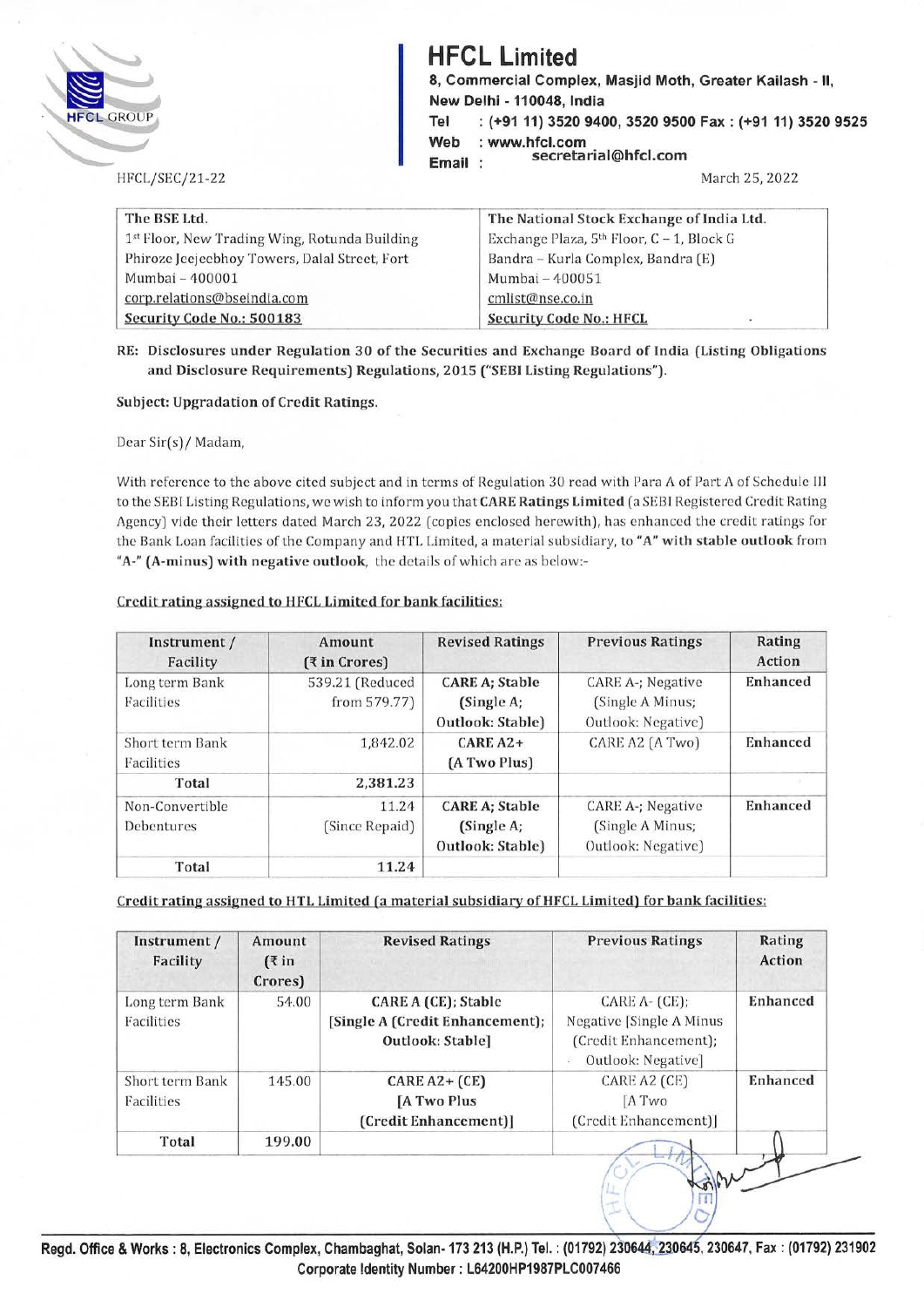#### **secretarial@hfcl.com**

The aforesaid Letters issued by CARE Ratings Limited are enclosed herewith.

You are requested to take the above information on records and disseminate the same on your respective websites.

Thanking you.

 $L1\overline{A}$ Yours faithfully, For HFCL Limited  $\mathbf C$ LL. П  $\overline{\mathcal{A}}$ 人  $\star$ **(Manoj Baid)** 

Senior Vice-President (Corporate) & Company Secretary

Encl.: Credit Ratings Letters issued by CARE Ratings Limited.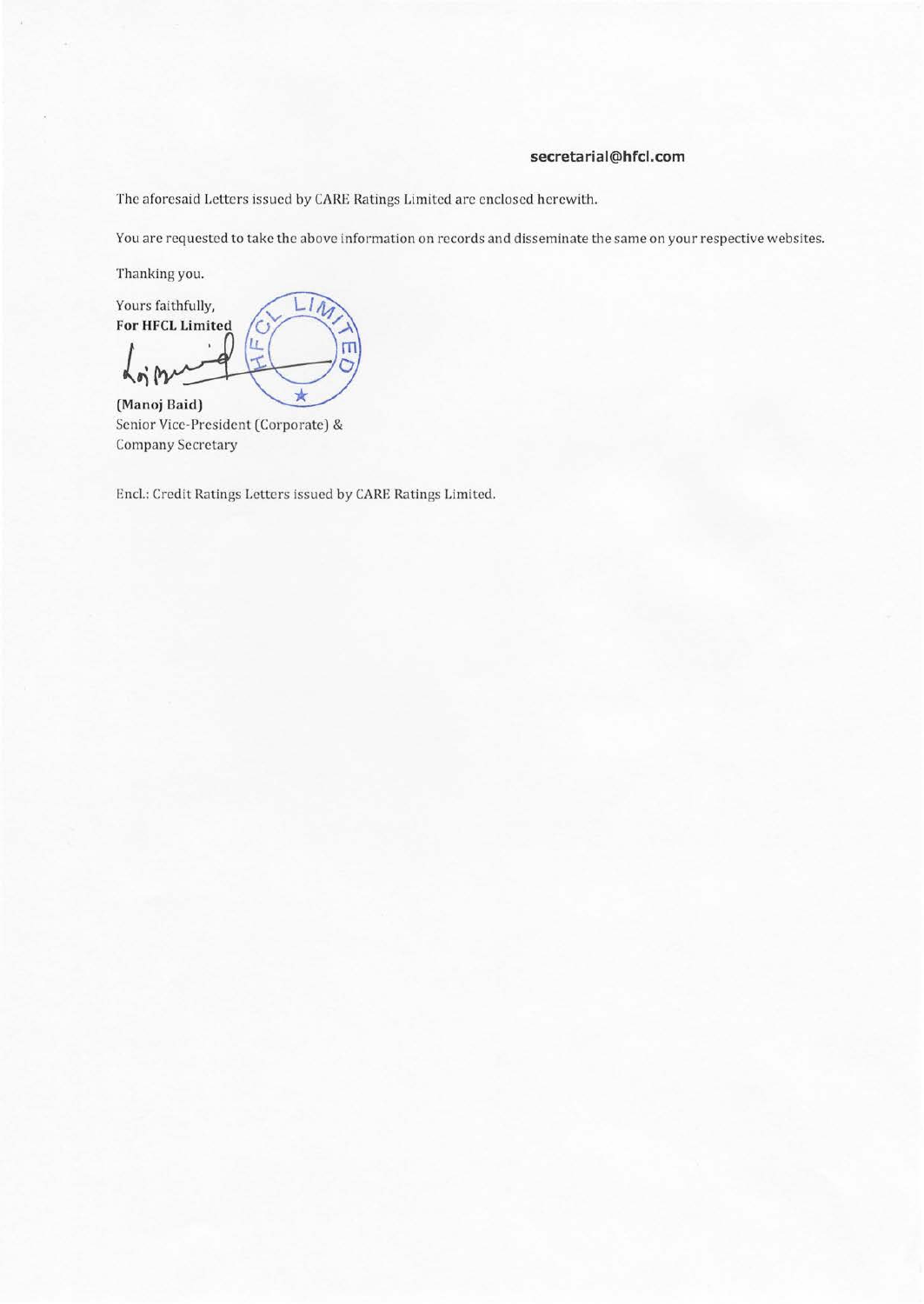

#### **No. CARE/DRO/RL/2021-22/3577**

**Shri Mr. V. R. Jain Chief Financial Officer HFCL Limited** 8, Commercial Complex, Masjid Moth, Greater Kailash,Part - 2 New Delhi Delhi 110048

March 23, 2022

### **Confidential**

Dear Sir,

### **Credit rating for bank facilities**

On the basis of recent developments including operational and financial performance of your Company for FY21 (Audited) and 9MFY22 (Audited), and the possible impact of the same on the credit profile of your company, our Rating Committee has reviewed the following ratings:

| <b>Facilities</b>                 | Amount<br>(Rs. crore)                                                                                        | Rating1                                                 | <b>Rating Action</b>                                                                          |
|-----------------------------------|--------------------------------------------------------------------------------------------------------------|---------------------------------------------------------|-----------------------------------------------------------------------------------------------|
| <b>Long Term Bank Facilities</b>  | 539.21<br>(Reduced from 579.77)                                                                              | <b>CARE A; Stable</b><br>(Single A; Outlook:<br>Stable) | <b>Revised from CARE A-;</b><br><b>Negative (Single A Minus;</b><br><b>Outlook: Negative)</b> |
| <b>Non Convertible Debentures</b> | 11.24                                                                                                        | <b>CARE A; Stable</b><br>(Single A; Outlook:<br>Stable) | <b>Revised from CARE A-;</b><br><b>Negative (Single A Minus;</b><br><b>Outlook: Negative)</b> |
| <b>Short Term Bank Facilities</b> | 1.842.02                                                                                                     | CARE A <sub>2+</sub><br>(A Two Plus)                    | <b>Revised from CARE A2 (A Two)</b>                                                           |
| <b>Total Facilities</b>           | 2.392.47<br>(Rs. Two Thousand Three<br><b>Hundred Ninety-Two Crore and</b><br><b>Forty-Seven Lakhs Only)</b> |                                                         |                                                                                               |

#### 2. Refer **Annexure 1** for details of rated facilities.

3. The rationale for the rating will be communicated to you separately. A write-up (press release) on the above rating is proposed to be issued to the press shortly, a draft of which will be shared for your perusal shortly. We request you to peruse the annexed document and offer your comments if any. We are doing this as a matter of courtesy to our clients and with a view to ensure that no factual inaccuracies have inadvertently crept in. Kindly revert as early as possible. In any case, if we do not hear from you by March 25, 2022, we will proceed on the basis that you have no comments to offer.

4. CARE Ratings Ltd. reserves the right to undertake a surveillance/review of the rating from time to time, based on circumstances warranting such review, subject to at least one such review/surveillance every year.

5. CARE Ratings Ltd. reserves the right to revise/reaffirm/withdraw the rating assigned as also revise the outlook, as a result of periodic review/surveillance, based on any event or information which in the opinion of CARE Ratings Ltd. warrants

CARE Ratings Limited <sup>1</sup>Complete definitions of the ratings assigned are available at [www.careedge.in](http://www.careedge.in/) and in other CARE Ratings Ltd.'s publications.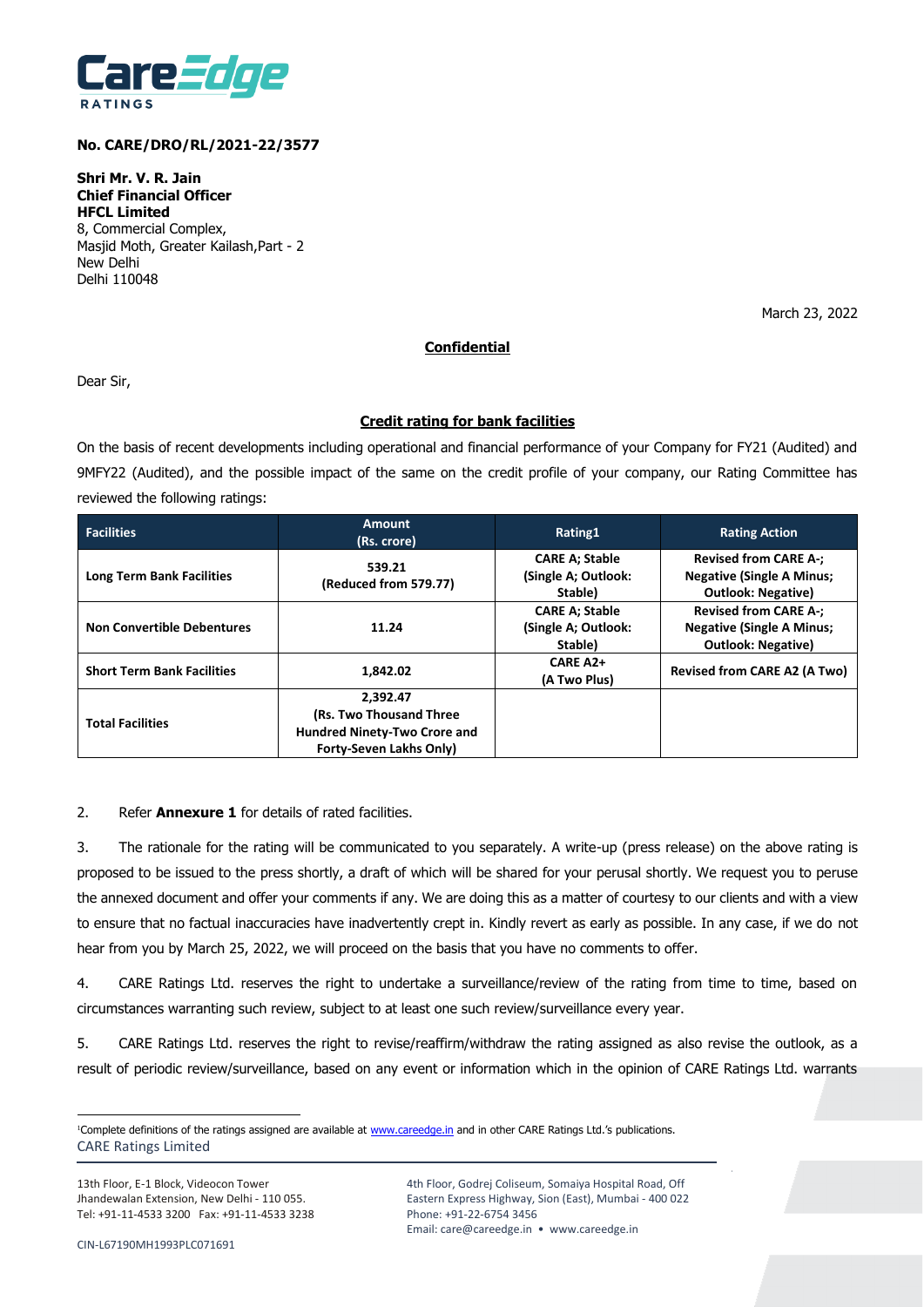such an action. In the event of failure on the part of the entity to furnish such information, material or clarifications as may be required by CARE Ratings Ltd. so as to enable it to carry out continuous monitoring of the rating of the bank facilities, CARE Ratings Ltd. shall carry out the review on the basis of best available information throughout the life time of such bank facilities. In such cases the credit rating symbol shall be accompanied by "ISSUER NOT COOPERATING". CARE Ratings Ltd. shall also be entitled to publicize/disseminate all the afore-mentioned rating actions in any manner considered appropriate by it, without reference to you.

6. Our ratings do not take into account the sovereign risk, if any, attached to the foreign currency loans, and the ratings are applicable only to the rupee equivalent of these loans.

7. Our ratings do not factor in any rating related trigger clauses as per the terms of the facility/instrument, which may involve acceleration of payments in case of rating downgrades. However, if any such clauses are introduced and if triggered, the ratings may see volatility and sharp downgrades.

8. Users of this rating may kindly refer our website www.careedge.in for latest update on the outstanding rating.

9. CARE Ratings Ltd. ratings are **not** recommendations to sanction, renew, disburse or recall the concerned bank facilities.

If you need any clarification, you are welcome to approach us in this regard.

Thanking you,

Yours faithfully,

*Malun* 

Assistant Director Associate Director [Apoorv.Sharma@careedge.in](mailto:Apoorv.Sharma@careedge.in) ravleen.sethi@careedge.in

Encl.: As above

# Disclaimer

The ratings issued by CARE Ratings Limited are opinions on the likelihood of timely payment of the obligations under the rated instrument and are not recommendations to sanction, renew, disburse or recall the concerned bank facilities or to buy, sell or hold any security. These ratings do not convey suitability or price for the investor. The agency does not constitute an audit on the rated entity. CARE Ratings Limited has based its ratings/outlooks based on information obtained from reliable and credible sources. CARE Ratings Limited does not, however, guarantee the accuracy, adequacy or completeness of any information and is not responsible for any errors or omissions and the results obtained from the use of such information. Most entities whose bank facilities/instruments are rated by CARE Ratings Limited have paid a credit rating fee, based on the amount and type of bank facilities/instruments. CARE Ratings Limited or its subsidiaries/associates may also be involved with other commercial transactions with the entity. In case of partnership/proprietary concerns, the rating /outlook assigned by CARE Ratings Limited is, inter-alia, based on the capital deployed by the partners/proprietor and the current financial strength of the firm. The rating/outlook may undergo a change in case of withdrawal of capital or the unsecured loans brought in by the partners/proprietor in addition to the financial performance and other relevant factors. CARE Ratings Limited is not responsible for any errors and states that it has no financial liability whatsoever to the users of CARE Ratings Limited's rating.

Our ratings do not factor in any rating related trigger clauses as per the terms of the facility/instrument, which may involve acceleration of payments in case of rating downgrades. However, if any such clauses are introduced and if triggered, the ratings may see volatility and sharp downgrades.

#### CARE Ratings Limited

13th Floor, E-1 Block, Videocon Tower Jhandewalan Extension, New Delhi - 110 055. Tel: +91-11-4533 3200 Fax: +91-11-4533 3238

**Apoorv Sharma Ravleen Sethi**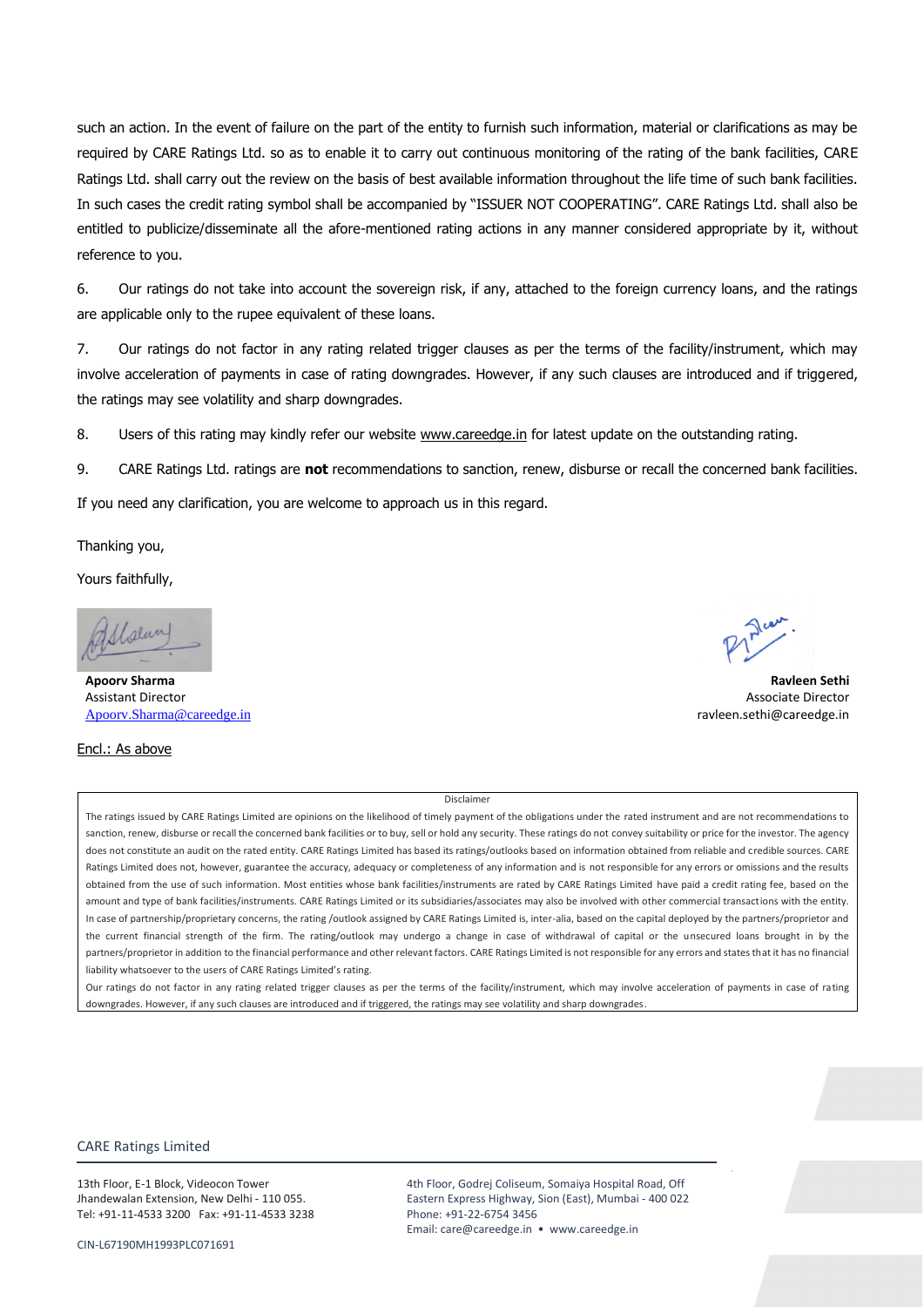### **Annexure 1**

### **Details of Rated Facilities**

### **1. Long Term Facilities**

### **1.A. Term Loans**

| Sr.<br>No. | Name of Bank / Lender       | <b>Rated Amount</b><br>(Rs. crore) |
|------------|-----------------------------|------------------------------------|
|            | Union Bank of India         | 119.61                             |
|            | <b>Punjab National Bank</b> | 44.60                              |
|            | <b>Total</b>                | 164.21                             |

### **1.B. Fund Based Limits**

| Sr.<br>No. | Name of Bank / Lender       | <b>Rated Amount</b><br>(Rs. crore) |
|------------|-----------------------------|------------------------------------|
| 1.         | <b>Punjab National Bank</b> | 105.00                             |
| 2.         | State Bank of India         | 95.00                              |
| 3.         | Bank of Baroda              | 82.00                              |
| 4.         | Union Bank of India         | 23.00                              |
| 5.         | <b>ICICI Bank Ltd.</b>      | 20.00                              |
| 6.         | <b>Indian Bank</b>          | 10.00                              |
| 7.         | Proposed                    | 40.00                              |
|            | <b>Total</b>                | 375.00                             |

### **Total Long Term Facilities : Rs.539.21 crore**

### **2. Short Term Facilities**

### **2.A. Non-Fund Based Limits**

| Sr.<br>No. | Name of Bank / Lender       | <b>Rated Amount</b><br>(Rs. crore) |
|------------|-----------------------------|------------------------------------|
| 1.         | Bank of Baroda              | 599.00                             |
| 2.         | <b>Punjab National Bank</b> | 355.00                             |
| 3.         | State Bank of India         | 268.00                             |
| 4.         | Union Bank of India         | 234.50                             |
| 5.         | <b>ICICI Bank Ltd.</b>      | 206.00                             |
| 6.         | IDBI Bank Ltd.              | 104.52                             |
| 7.         | <b>Indian Bank</b>          | 75.00                              |
|            | CADE Detto as Historical    |                                    |

CARE Ratings Limited

13th Floor, E-1 Block, Videocon Tower Jhandewalan Extension, New Delhi - 110 055. Tel: +91-11-4533 3200 Fax: +91-11-4533 3238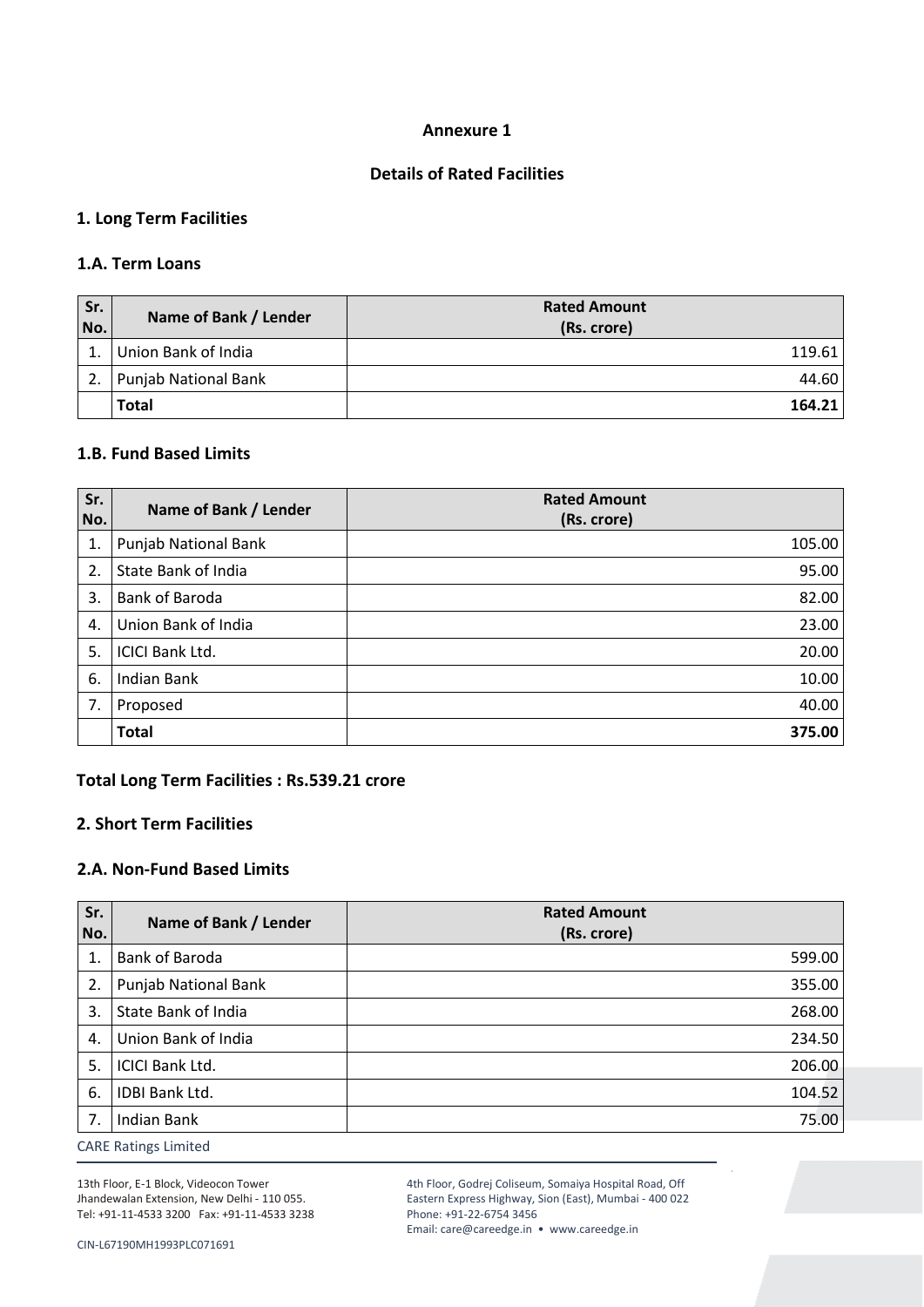| Sr. | Name of Bank / Lender | <b>Rated Amount</b> |
|-----|-----------------------|---------------------|
| No. |                       | (Rs. crore)         |
|     | Total                 | 1,842.02            |

**Total Short Term Facilities : Rs.1,842.02 crore** 

**Total Facilities (1.A+1.B+2.A) : Rs.2,381.23 crore** 

CARE Ratings Limited

13th Floor, E-1 Block, Videocon Tower Jhandewalan Extension, New Delhi - 110 055. Tel: +91-11-4533 3200 Fax: +91-11-4533 3238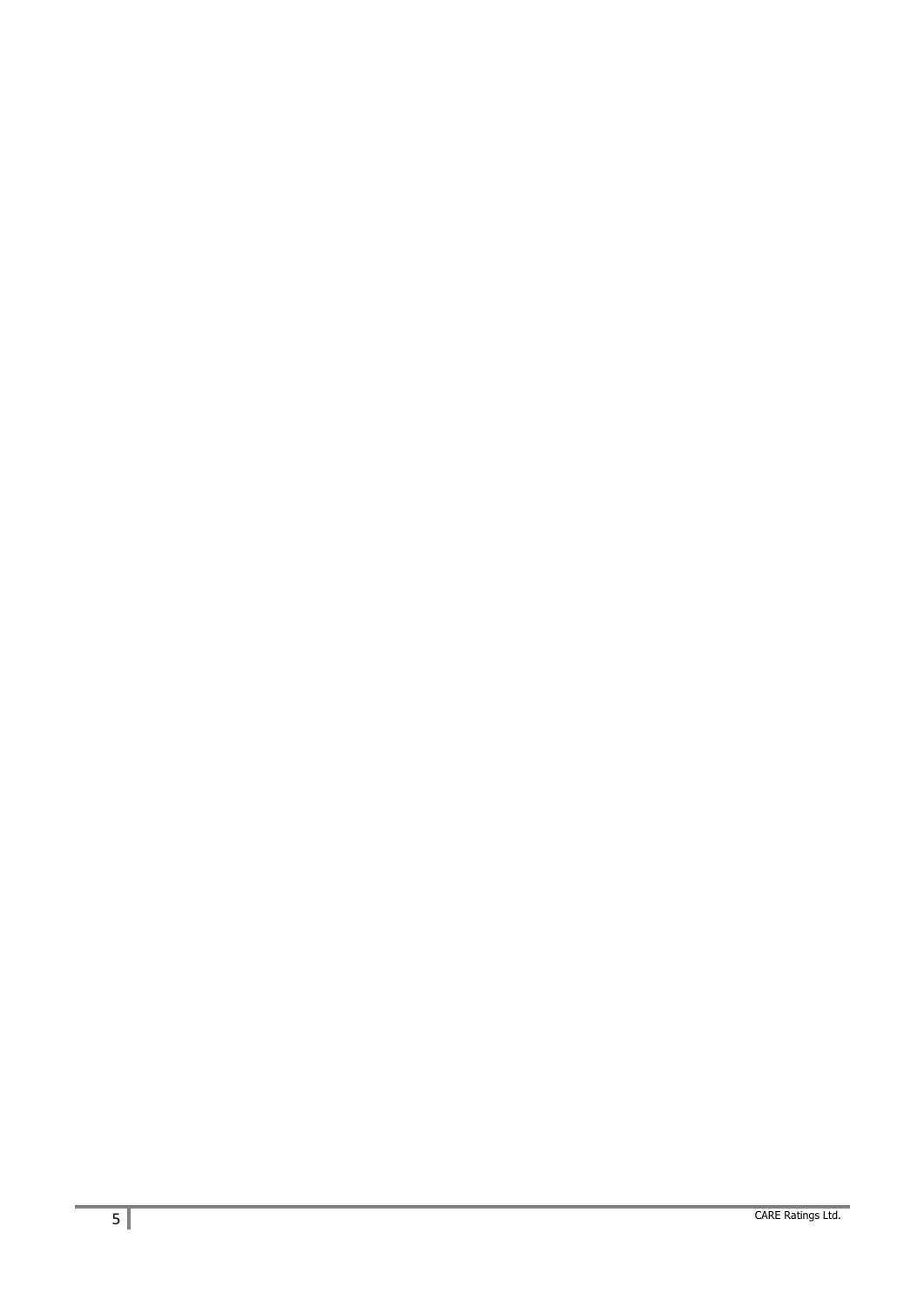

#### **No. CARE/DRO/RL/2021-22/3578**

**Ms. Kirti Manager HTL Limited** No 57, GST ROAD, GUINDY INDUSTRIAL ESTATE **Tiruvallur** Chennai Tamil Nadu 600058

March 23, 2022

### **Confidential**

Dear Madam,

#### **Credit rating for bank facilities**

On the basis of recent developments including operational and financial performance of your Company for FY21 (Audited) and 9MFY22 (Audited), and the possible impact of the same on the credit profile of your company, our Rating Committee has reviewed the following ratings:

| <b>Facilities</b>                 | <b>Amount</b><br>(Rs. crore)                           | Rating1                                                                              | <b>Rating Action</b>                                                                                                       |
|-----------------------------------|--------------------------------------------------------|--------------------------------------------------------------------------------------|----------------------------------------------------------------------------------------------------------------------------|
| <b>Long Term Bank Facilities</b>  | 54.00                                                  | <b>CARE A (CE); Stable</b><br>[Single A (Credit<br>Enhancement); Outlook:<br>Stable] | <b>Revised from CARE A- (CE);</b><br><b>Negative [Single A Minus</b><br>(Credit Enhancement);<br><b>Outlook: Negative]</b> |
| <b>Short Term Bank Facilities</b> | 145.00                                                 | CARE A2+ (CE)<br>[A Two Plus (Credit<br>Enhancement)]                                | Revised from CARE A2 (CE) [A<br>Two (Credit Enhancement)]                                                                  |
| <b>Total Facilities</b>           | 199.00<br>(Rs. One Hundred Ninety-Nine)<br>Crore Only) |                                                                                      |                                                                                                                            |

| <b>Unsupported Rating</b>                               |
|---------------------------------------------------------|
| As stipulated vide SEBI circular dated June 13, 2019    |
| CARE BBB+ / CARE A2 [Revised from CARE BBB- / CARE A3 ] |

2. Refer **Annexure 1** for details of rated facilities.

3. The above rating is based on the credit enhancement in the form of unconditional and irrevocable corporate guarantee provided by HFCL Limited (rated CARE A; Stable / CARE A2+).

4. The rationale for the rating will be communicated to you separately. A write-up (press release) on the above rating is proposed to be issued to the press shortly, a draft of which will be shared for your perusal shortly. We request you to peruse the annexed document and offer your comments if any. We are doing this as a matter of courtesy to our clients and with a view to ensure that no factual inaccuracies have inadvertently crept in. Kindly revert as early as possible. In any case, if we do not hear from you by March 25, we will proceed on the basis that you have no comments to offer.

13th Floor, E-1 Block, Videocon Tower Jhandewalan Extension, New Delhi - 110 055. Tel: +91-11-4533 3200 Fax: +91-11-4533 3238

CARE Ratings Limited <sup>1</sup>Complete definitions of the ratings assigned are available at HYPERLINK "http://www.careedge.in" www.careedge.in and in other CARE Ratings Ltd.'s publications.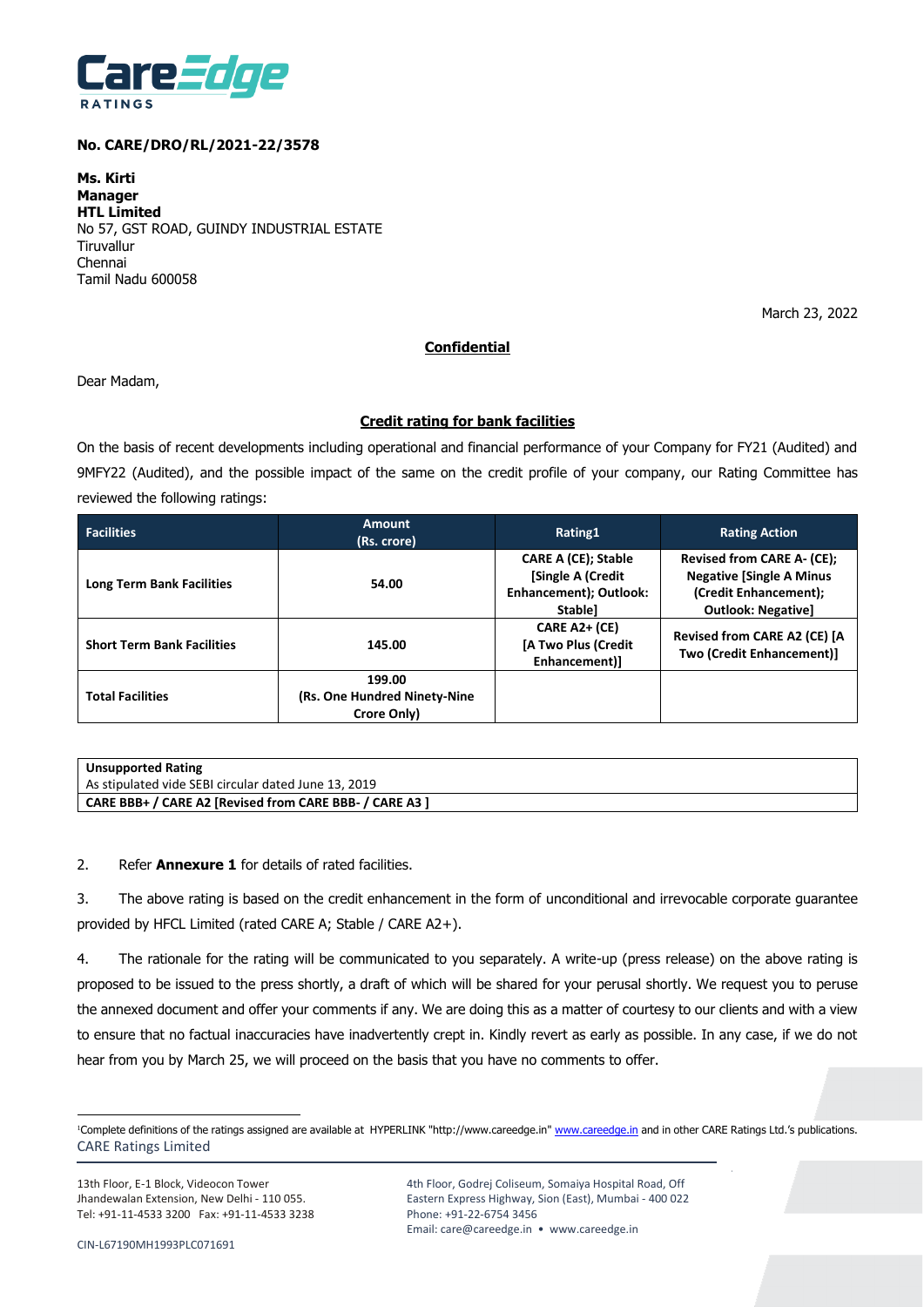5. CARE Ratings Ltd. reserves the right to undertake a surveillance/review of the rating from time to time, based on circumstances warranting such review, subject to at least one such review/surveillance every year.

6. CARE Ratings Ltd. reserves the right to revise/reaffirm/withdraw the rating assigned as also revise the outlook, as a result of periodic review/surveillance, based on any event or information which in the opinion of CARE Ratings Ltd. warrants such an action. In the event of failure on the part of the entity to furnish such information, material or clarifications as may be required by CARE Ratings Ltd. so as to enable it to carry out continuous monitoring of the rating of the bank facilities, CARE Ratings Ltd. shall carry out the review on the basis of best available information throughout the life time of such bank facilities. In such cases the credit rating symbol shall be accompanied by "ISSUER NOT COOPERATING". CARE Ratings Ltd. shall also be entitled to publicize/disseminate all the afore-mentioned rating actions in any manner considered appropriate by it, without reference to you.

7. Our ratings do not take into account the sovereign risk, if any, attached to the foreign currency loans, and the ratings are applicable only to the rupee equivalent of these loans.

8. Our ratings do not factor in any rating related trigger clauses as per the terms of the facility/instrument, which may involve acceleration of payments in case of rating downgrades. However, if any such clauses are introduced and if triggered, the ratings may see volatility and sharp downgrades.

9. Users of this rating may kindly refer our website www.careedge.in for latest update on the outstanding rating.

10. CARE Ratings Ltd. ratings are **not** recommendations to sanction, renew, disburse or recall the concerned bank facilities.

If you need any clarification, you are welcome to approach us in this regard.

Thanking you,

Yours faithfully,

Shalung

Encl.: As above

Assistant Director Associate Director Apoorv.Sharma@careedge.in ravleen.sethi@careedge.in

**Apoorv Sharma Ravleen Sethi** 

Disclaimer

The ratings issued by CARE Ratings Limited are opinions on the likelihood of timely payment of the obligations under the rated instrument and are not recommendations to sanction, renew, disburse or recall the concerned bank facilities or to buy, sell or hold any security. These ratings do not convey suitability or price for the investor. The agency does not constitute an audit on the rated entity. CARE Ratings Limited has based its ratings/outlooks based on information obtained from reliable and credible sources. CARE Ratings Limited does not, however, guarantee the accuracy, adequacy or completeness of any information and is not responsible for any errors or omissions and the results obtained from the use of such information. Most entities whose bank facilities/instruments are rated by CARE Ratings Limited have paid a credit rating fee, based on the amount and type of bank facilities/instruments. CARE Ratings Limited or its subsidiaries/associates may also be involved with other commercial transactions with the entity. In case of partnership/proprietary concerns, the rating /outlook assigned by CARE Ratings Limited is, inter-alia, based on the capital deployed by the partners/proprietor and the current financial strength of the firm. The rating/outlook may undergo a change in case of withdrawal of capital or the unsecured loans brought in by the partners/proprietor in addition to the financial performance and other relevant factors. CARE Ratings Limited is not responsible for any errors and states that it has no financial liability whatsoever to the users of CARE Ratings Limited's rating.

Our ratings do not factor in any rating related trigger clauses as per the terms of the facility/instrument, which may involve acceleration of payments in case of rating downgrades. However, if any such clauses are introduced and if triggered, the ratings may see volatility and sharp downgrades.

#### CARE Ratings Limited

13th Floor, E-1 Block, Videocon Tower Jhandewalan Extension, New Delhi - 110 055. Tel: +91-11-4533 3200 Fax: +91-11-4533 3238